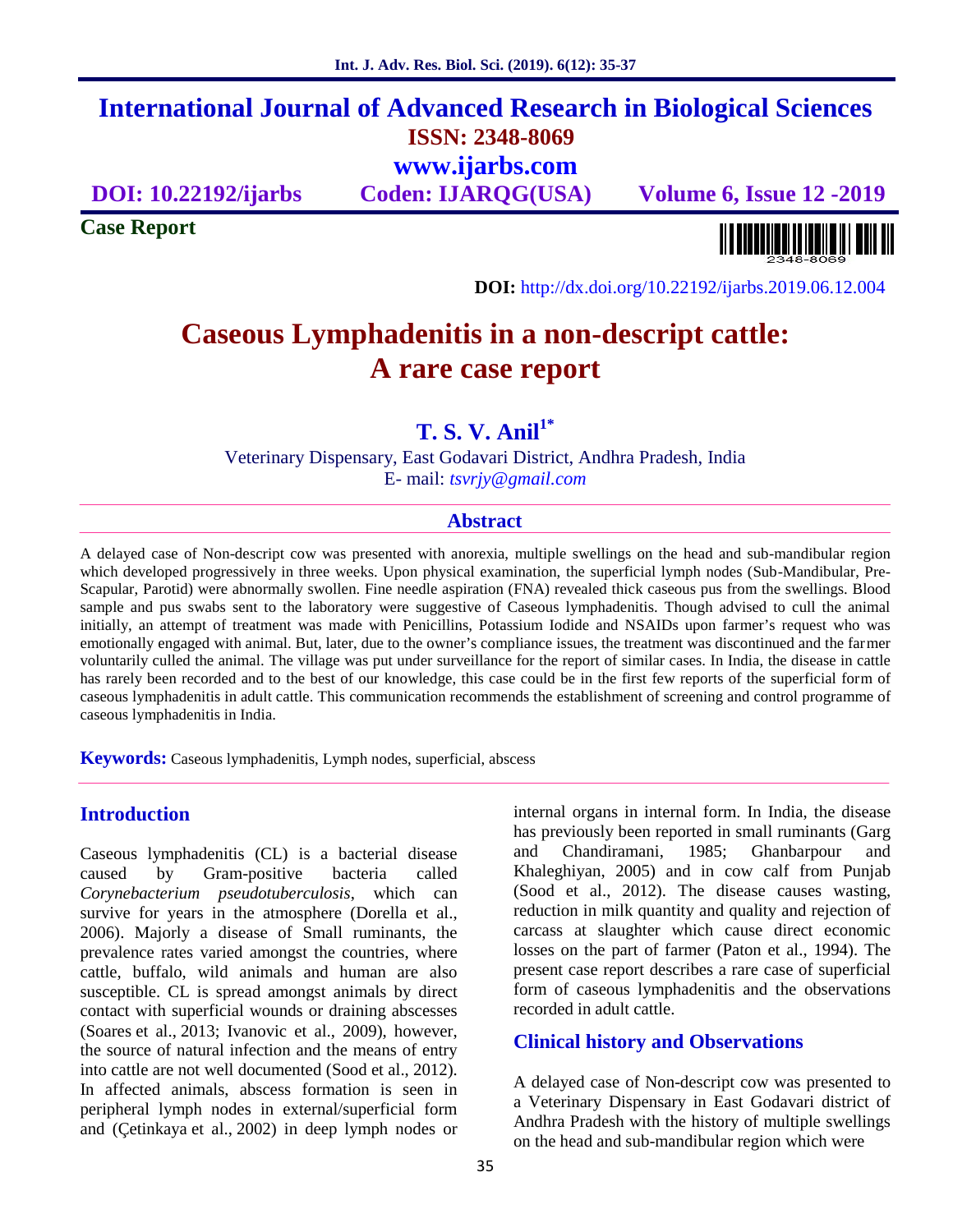#### **Int. J. Adv. Res. Biol. Sci. (2019). 6(12): 35-37**

developed progressively in three weeks and anorexia since three days. A thorough physical examination was performed and the following observations were recorded., temperature (103.6 f), respiratory rate (24/min), pulse(68bpm) and rumen motility(two/min) where the Sub-Mandibular, Parotid (Fig.1), Pre- Scapular (Fig.2) superficial lymph nodes were found easily palpable and abnormally hard and enlarged.

The consistency of dung and urination status of the animal was normal. Fine needle aspiration (FNA) was performed to examine the contents of swelling and FNA revealed thick caseous material which hardly drained upon aspiration. Blood sample and swabs from lymph nodes were collected for laboratory confirmation.



Fig.1. Image showing the enlarged lymph nodes in the head region.



Fig. 2.Image showing the enlarged Pre-Scapular lymph node grasped in hand

# **Treatment and Discussion**

Because of the requirement of sustained, uneconomical antimicrobial therapy with chances of recurrence (Hussain et al., 2013), and which also requires repeated visits to the veterinary dispensary, the farmer was suggested to cull the animal which also helps to prevent the spread of disease in the herd. However, the farmer being emotionally engaged requested to attempt treatment. The animal was put on Dicrysticin-S (Procaine Penicillin-G: 15,00,000 IU, Penicillin G Sodium: 5,00,000 IU; Streptomycin: 2.5gm) @ 2.5gm BID I/m, Potassium Iodide @ 10gm PO Daily, Tolfenamic acid @ 4mg/kg BW I/m. But, due to the owner's compliance issues, the treatment was discontinued and the farmer voluntarily culled the animal. The herd and adjoining villages in the jurisdiction were put under surveillance for the report of similar cases.

There were reports in small ruminants which recovered upon Prolonged therapy with Penicillins (Hussain et al., 2013) or therapy with Tulathromycin (Washburn et al., 2013). So, Antimicrobial therapy with Penicillins or Tulathromycin may be beneficial in the treatment of caseous lymphadenitis. There is an increasing trend of reports of Caseous lymphadenitis across the country which could be attributed to neglected quarantine and biosecurity measures. Though the economic losses in cattle are not documented, losses similar to that of small ruminant sector can occur. Examination for lesions, serologic screening at purchase and a period of quarantine before the introduction of new animals with strict biosecurity are necessary to prevent the introduction of disease newly.